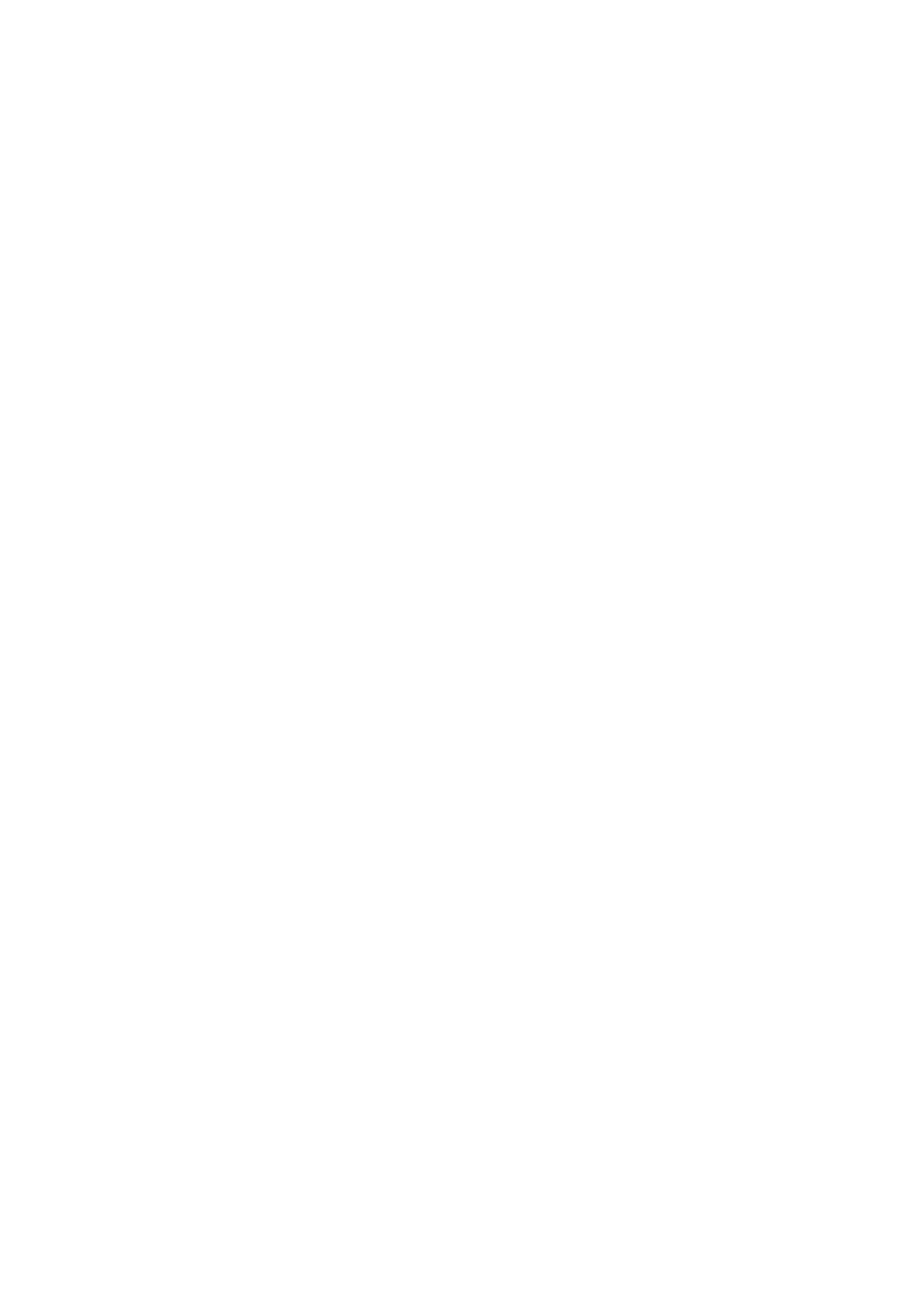## **Executive Summary**

This is the first strategic plan for the new Wageningen University and Research (WUR) Programme for Sustainable Textiles. The plan is timely and resulting from the strategic plan of WUR for the period 2018-2023. It is a component of the priority on circular economy, recognizing that textiles are, after food, the second outlet for agricultural produce. If the world needs to be fossil free by 2050, all textiles shall be bio-based and recyclable. Considering the associated impact on land use, water use, biodiversity and incomes for all workers in the value chain, this is a major and persistent challenge. In fact, it is a paradigm shift. WUR feels the duty to be an actor in that transition: to explore the potential of nature to improve the quality of life.

This programme has been written in May-August 2020 by Paulien Harmsen, Dieuwertje de Wagenaar and Michiel Scheffer. It was inspired by more than 50 external stakeholders, and more than 60 researchers at WUR have contributed with their expertise and ambitions.

The programme is thus the consolidation of a broad range of competences in the following institutes:

- WFBR Biobased research: from harvest to functional building blocks, polymers and fibres
- WPR Plant research: genomics, agronomics of fibre crop production
- WLR Livestock research: animal fibres and animal welfare
- WEnR Environmental research: Understanding the dynamics of fibre crops in their environment
- WEcR Economic research: value chain, consumers expectations and policies for sustainable textiles
- WCDI Development Centre: Implementing transitions in developing countries

The programme is close to the mission of WUR to be a world class institution from fundamental research to application, including an active outreach function with dialogue, debate, initial and lifelong education. In education our priority is to develop online modules based on the successful experience with a massive online open course (MOOC) on circular fashion.

The program has three pillars:

- 1. Debate, dialogue, dissemination and education: WUR is a place for open and safe exchange of views and learning
- 2. Knowledge basis: public and collaborative research with public and private parties and platforms
- 3. Contract research: research for individual clients within the integrity code of WUR

The programme, as written now, is an invitation for partnership. Our ambition is to link and assist all stakeholders in the transition. Our ambition is also to work in partnerships with complementary Universities and Research of excellence. We are a key partner in the Dutch Circular Textile Valley, and member of the European Technology Platform for Textiles. We aim to set up a partnership with leading institutes in Europe and are also exploring alliances in South- and East-Asia.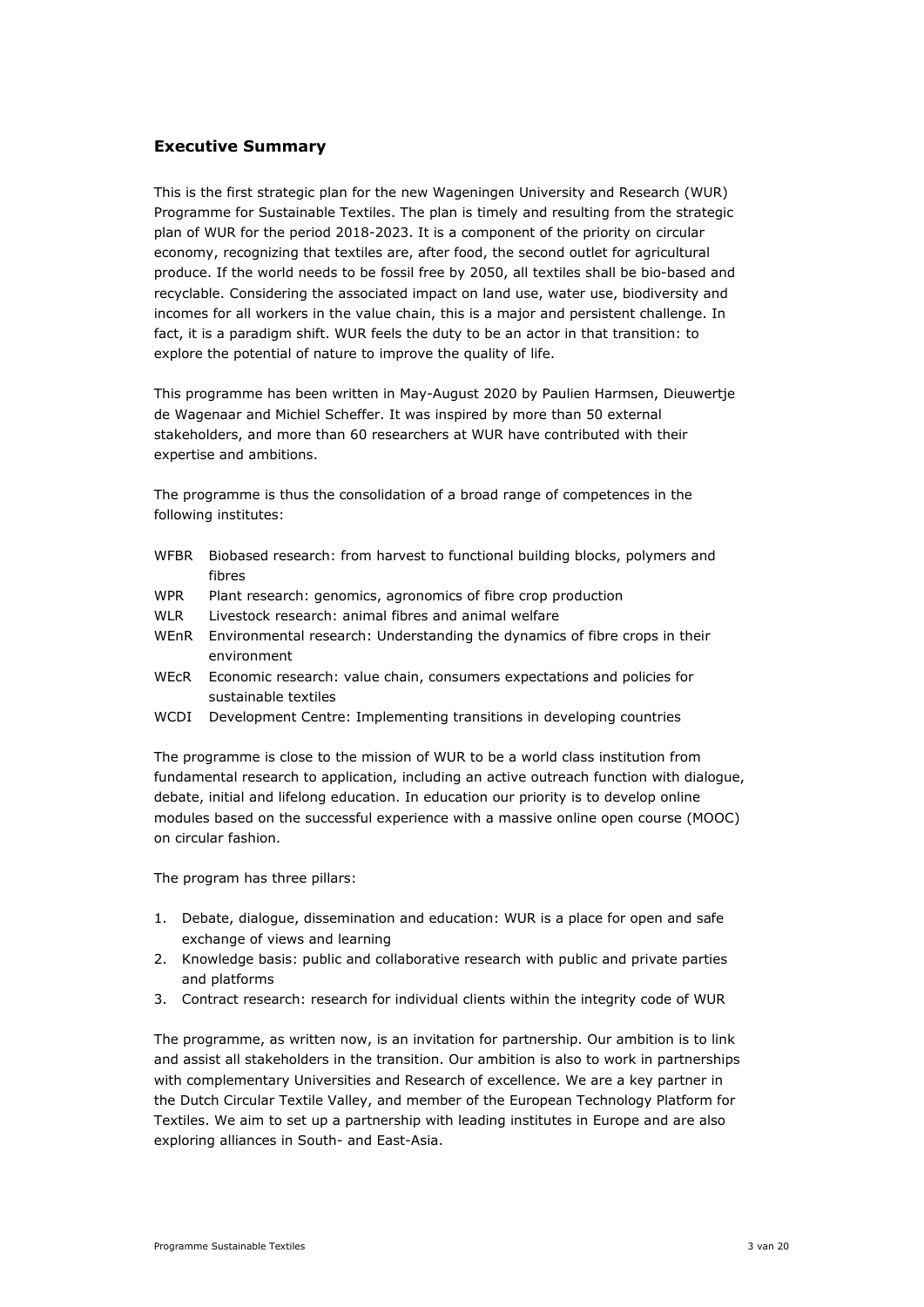Short term priorities are:

- Domain 1 Bio-based fibres from field to fabric, from fabric to fibre
- Domain 2 Water in textile production
- Domain 3 Biodiversity and textiles
- Domain 4 Policies for circular textiles
- Domain 5 Elastane and disruptors of recycling

More detail is to be found in the plan or can be explored in a further (online/offline) meeting with our core team and our specialists.

Wageningen, September 9th, 2020

Dr. Michiel Scheffer Programme Manager Sustainable Textiles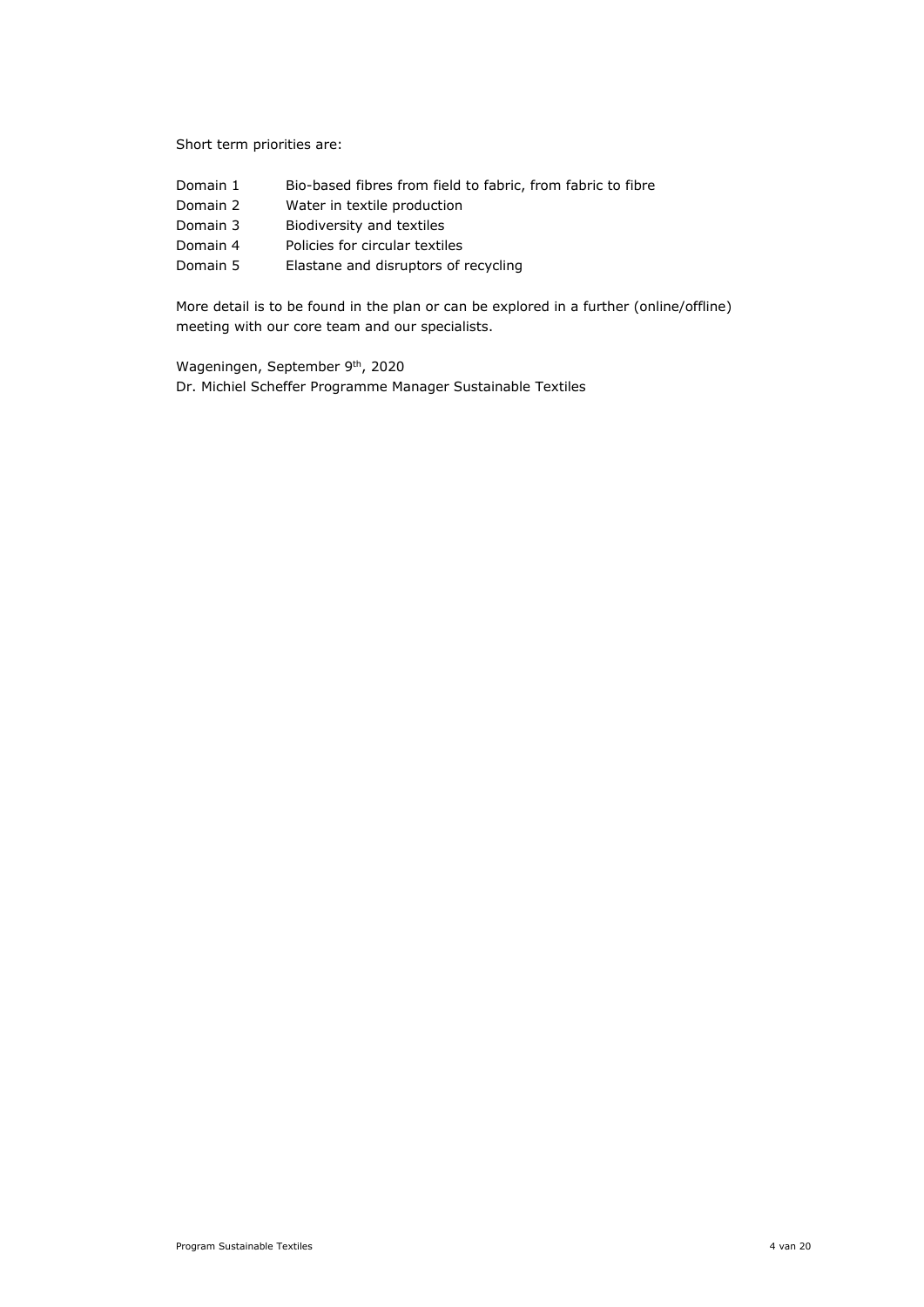# **Table of contents**

| 1   | Introduction                                       | 6  |
|-----|----------------------------------------------------|----|
| 2   | Scope                                              | 7  |
| 3   | From linear to circular textiles: Theory of Change | 8  |
| 3.1 | Introduction                                       | 8  |
| 3.2 | Domains of Change                                  | 9  |
| 3.3 | Challenges                                         | 12 |
| 4   | The WUR proposition                                | 14 |
| 4.1 | WUR philosophy                                     | 14 |
| 4.2 | <b>WUR</b> proposition                             | 15 |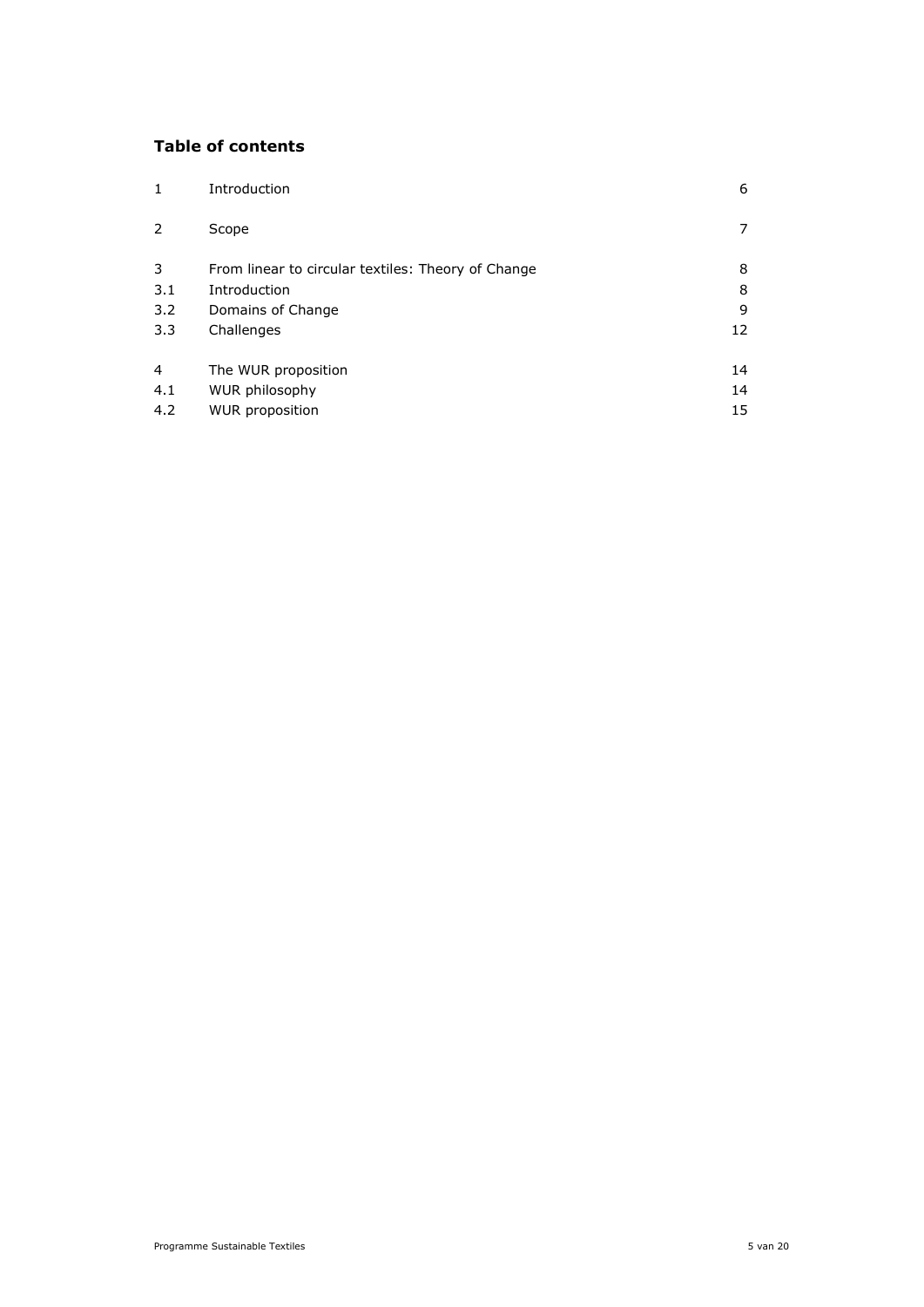# <span id="page-5-0"></span>**1 Introduction**

The Sustainable Textiles Programme of Wageningen University and Research aims at systemic change in the textile industry. We define textile as structured fibrous carbon-based/organic chemistry materials (it can also be non-wovens and leather) and includes apparel, household fabrics (upholstery) technical textiles (work clothing). The term sustainability is the warp of the programme. The textile programme is aligned to the overall Circular and Climate-Neutral Programme of WUR.

This first plan for the Sustainable Textiles Programme has two dimensions:

- To federate the different activities inside Wageningen University and Research into one developing identity and to structure interactions with stakeholders in order to maximize societal impact and value with WUR
- To lay the basis for strategic alliances with complementary education and research institutes in order to work on a programmatic way with governments, industry and NGOs on a global level.

This plan essentially covers the first dimension, and supplies input for a separate plan for strategic alliances with complementary partners of excellence. That is also the moment that this programme should be formally presentable to the world.

This plan is the result of an internal exploration inside WUR in order to adhere to the competences and ambitions already unleashed. This exploration has enabled to identify a critical mass of enthusiasm, competences and opportunities. This exploration has been structured by a questionnaire to identify low hanging fruit. Contributions have mainly but not solely come from the institutes: WFBR (Food and Biobased Research), WEcR (Economic research), WPR (Plant-research), WEnR (Environment research) and WCDI (Centre for development innovation).

Simultaneously some 20 interviews with stakeholders have been conducted, especially with global platforms ITMF (International Textiles Manufacturing Federation), IAF (International Apparel Federation), GFA (Global Fashion Agenda) and GFP (Global Fashion Pact).

This plan – in this external form- is not an end point but a starting point for a frank conversation with fellow travellers and the resulting outcome is the basis of programmatic partnerships.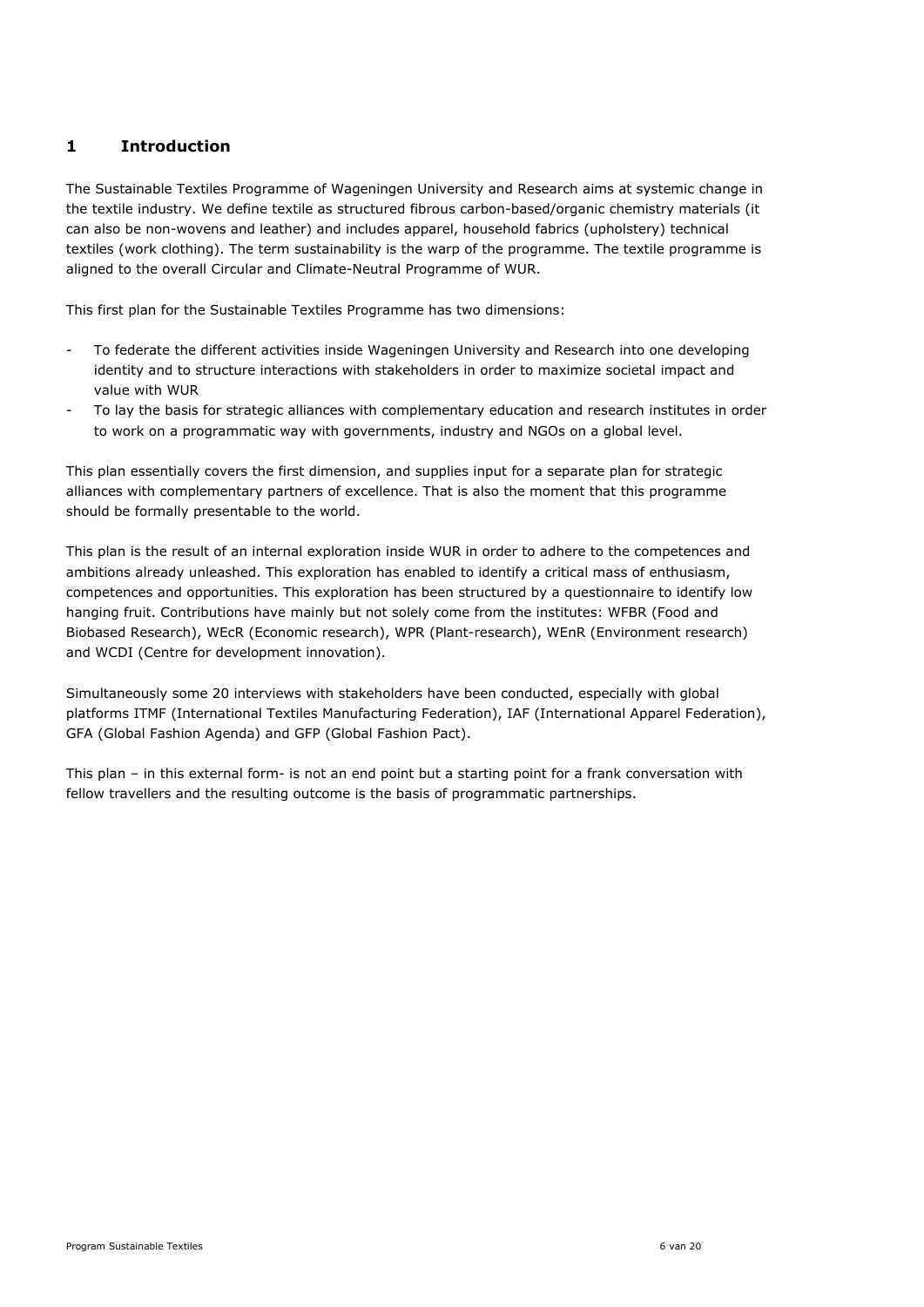# <span id="page-6-0"></span>**2 Scope**

Over the coming decades a transformative shift of the global textile value chain **from a linear to a circular model** is expected to happen, driven by regulatory pressures (e.g. the EU's Green Deal), resource efficiency, cost concerns and consumer demand. Currently, the textile industry is ill prepared for this transformation, lacking robust **circular design and product development** competences, technologies for **efficient recycling** of textile waste (and re-processing of recovered materials into new products) and functioning **circular business models**. Also, common measurements, technical standards, harmonised data generation and information exchange system, as well as robust regulations and public procurement rules, are needed to create a fair level playing field and make the shift from a linear to a circular system technically and economically feasible for all players.



- 1 Recycling of clothing into the same or similar quality applications<br>2 Recycling of clothing into other lower-value applications such as
- Recycling of clothing into other, lower-value applications such as insulation material, wiping cloths, or mattress stuffing
- 3 Includes factory offcuts and overstock liquidation<br>4 Plastic microfibres shed through the washing of all Plastic microfibres shed through the washing of all textiles released into the ocean

#### Figure [1](#page-6-1): Global material flows for clothing 2015<sup>1</sup>

The textile industry is under pressure to demonstrate that its products and production processes are sustainable. A significant role is played by the raw materials (feedstocks/fibres) used and how they are produced and sourced. Currently the EU textile industry depends by over 90% on non-EU sources fibres and feedstocks. Most synthetic fibres, if not directly sourced from outside the EU, are made from non-European fossil feedstocks and most cotton, wool and silk used by the EU textile industry is sourced from outside Europe. For a shift from fossil-based to more renewable, bio-based fibres, the textile industry needs a sound long-term strategy for a safe and cost-effective supply of local bio-based fibres and feedstocks. Many opportunities exist, both in the field of natural fibres through revival of traditional fibre crops (e.g. flax, hemp) or establishment of new ones, in bioprocessing of renewable feedstocks incl. waste from agri- or aquaculture, forestry, food or even  $CO<sub>2</sub>$ -capture and use.

<span id="page-6-1"></span>Programme Sustainable Textiles 7 van 20 <sup>1</sup> EllenMacArthurFoundation (2017). A New Textiles Economy: Redesigning fashion's future, Ellen MacArthur Foundation.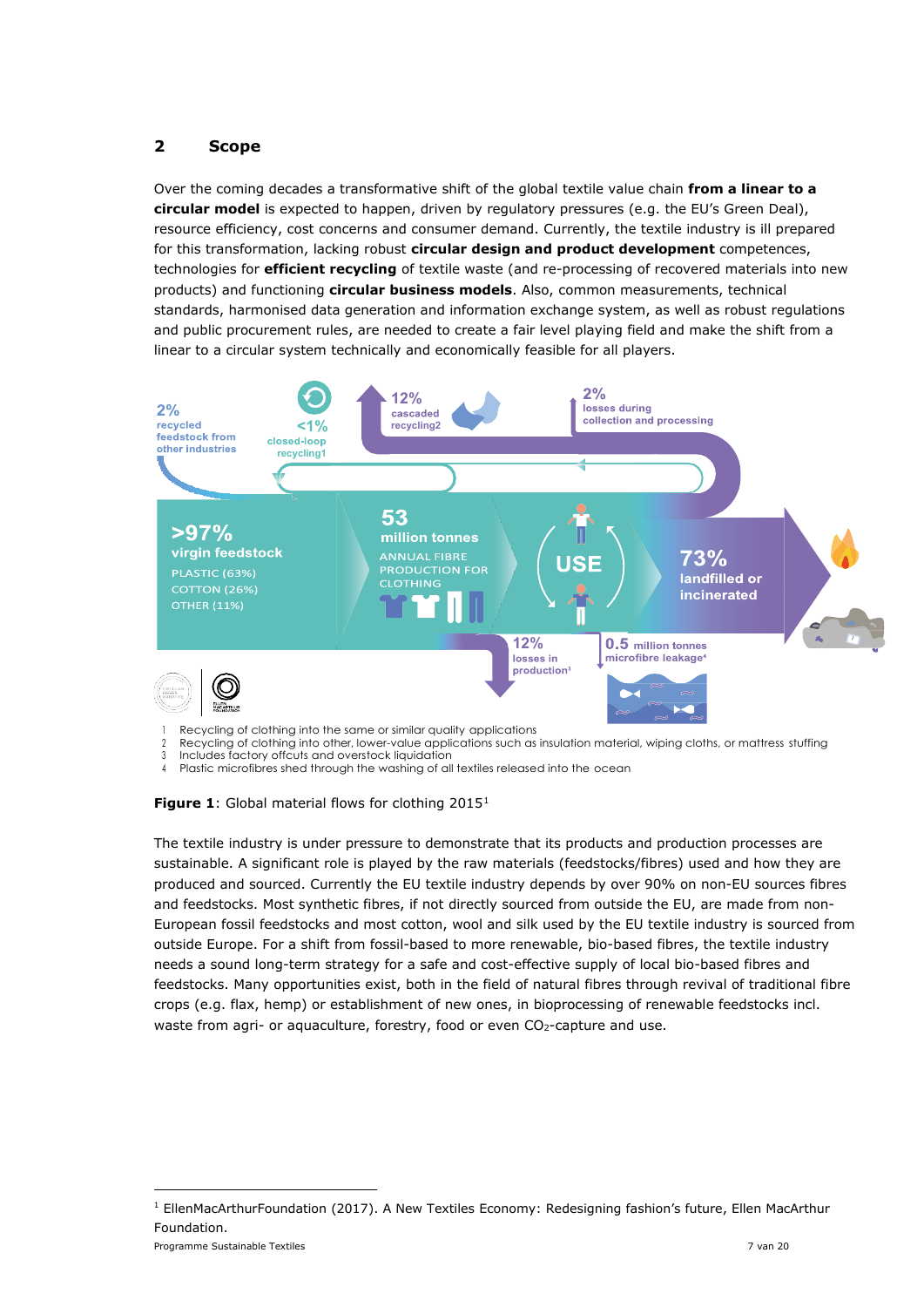# <span id="page-7-0"></span>**3 From linear to circular textiles: Theory of Change**

## <span id="page-7-1"></span>**3.1 Introduction**

The Sustainable Textiles Programme of Wageningen University & Research aims at systemic change in the textile- and fashion industry, which requires complex interventions. This change can only be reached through collaborative work and partnerships between several disciplines at WUR and with other stakeholders/partners. The ambition of the Sustainable Textiles programme and its cross-sector partnerships will be based on a Theory of Change (ToC).

A Theory of Change (ToC) is a strategic process to make assumptions about how change happens, in other words, how activities of a programme, project, policy, network or event are expected to contribute to particular results in the short-term and longer-term<sup>2</sup>. In this case, the ToC will be used to design the Sustainable Textiles Programme. In addition, it is aimed at reflecting its ambition and enhancing transformative potential of the programme.

For the ToC to be truly effective, it is required to analyse the context in which the ToC needs to operate. Especially when solving complex problems and multiple partners are involved. Literature research states that "partners can only fully exploit the synergies of working together if they agree on a common vision, mission and objectives" [3.](#page-7-3) In addition, the transformative capacity of the envisioned systemic change by the Sustainable Textiles Programme is determined by the motivation of the partners, the issue addressed, the level of benefit a partnership can achieve for its partners, and the dynamics of the partnering formation process and the chosen partnering configuration<sup>2</sup>. Therefore, it is essential to collectively define objectives and to collaboratively agree on a ToC.

As the goal of the Sustainable Textiles Programme is highly complex, figure 1 presents the requirements for the ToC. A tripartite partnership (civil society, public and private partnerships) is needed, guided not by linear action plans, but by triple loop learning. A process of continuous evaluation and improving strategy<sup>2</sup>. Below, the design- and learning components are listed, that the ToC should contain, developed in collaboration with the partners.

In collaboration with the identified partners, sessions will be organized to engage in a dialogue to define all necessary steps of ToC development, whilst keeping in mind the complexity alignment framework for cross-sectoral partnerships, in order to maximize the ownership and alignment of partners in the Sustainable Textiles Program.

The outcome of these sessions will be a defined ToC, resulting in a collaborative vision, strategy, indicators for measuring change and evaluation, and lastly a visual representation of the ToC. Therefore, this chapter is the first draft of collaborative work towards a ToC.

<span id="page-7-3"></span><span id="page-7-2"></span>Program Sustainable Textiles 8 van 20 augustus 198 van 20 augustus 198 van 20 augustus 198 van 20 augustus 198 van 20 augustus 198 van 20 augustus 198 van 20 augustus 198 van 20 augustus 198 van 20 augustus 198 van 20 augu <sup>2</sup> Van Es, M., Guijt, I., and Vogel, I. (2015) *Hivos ToC Guidelines: Theory of Change Thinking in Practice - A Stepwise Approach, Hivos, The Hague. Available from: http://tinyurl.com/hr53xh2 Stepwise Approach*, Hivos, The Hague. Available from[: http://tinyurl.com/hr53xh2](http://tinyurl.com/hr53xh2) 3 Van Tulder, R., & Keen, N. (2018) *Capturing Collaborative Challenges: Designing Complexity*‑*Sensitive Theories of Change for Cross*‑*Sector Partnerships.* In Journal of Business Ethics. Available from: <https://doi.org/10.1007/s10551-018-3857-7>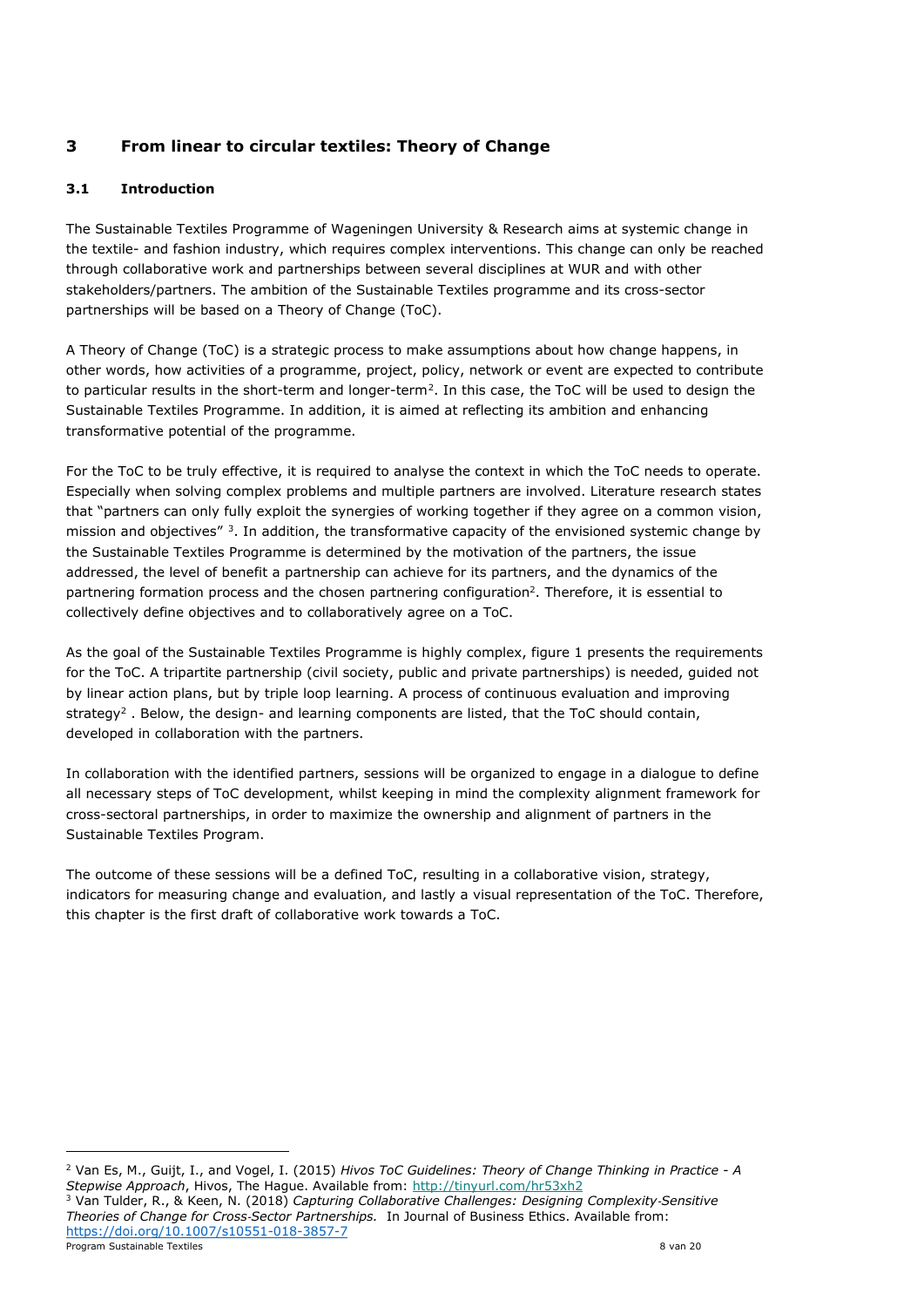

**Figure 2**: Complexity alignment framework for Cross‑Sector Partnerships. Source (van Tulder & Keen, 2018).

# <span id="page-8-0"></span>**3.2 Domains of Change**

Circularity is considered essential to improve the sustainability of the textile industry. It is a concept that originates from the field of industrial ecology, combined with circular design concepts such as cradle to cradle. The underlying concerns are the ever-increasing depletion of non-renewable feedstock<sup>[4](#page-8-1)</sup>. Circular solutions thus aim at fulfilling societal demand while minimizing the input of virgin resources and form the base of the Sustainable Textiles Programme. Work is needed to identify, research and implement more sustainable production, higher resource use efficiency, improved working conditions, consumer behaviour and reduced overall environmental impact. In this paragraph the five core themes of the programme will be introduced.

## *3.2.1 Consumer behaviour*

The first step towards circularity is refusing the use of resources and consumption, ideally preventing the generation of waste. From consumption patterns of shopping behaviour, to use, washing and discarding fashion and textiles, in the fashion industry, the consumer/user is a key player.

Investigating increased clothing wear for example through implementing circular business models, textile rental, second-hand and vintage retail is required to gain understanding of wardrobe maintenance and management. This is aimed at identifying levers for change for reducing clothing volumes.

## *3.2.2 Design*

Design characterizes the start of the fashion value chain, any decisions made in the design phase will result in consequences for production, use and end-of-life. Therefore, design is a crucial step in the transition towards circularity. Textiles and garments extend further than functional meaning in the form of protection, in addition it has a symbolic meaning, cultural context, personal identity and aesthetic meaning. Therefore, design extends from technical challenges to personal, and consumerist challenges.

<span id="page-8-1"></span>Programme Sustainable Textiles 9 van 20 <sup>4</sup> Harmsen, P. F. H. and H. L. Bos (2020). Textile for circular fashion. Part 1: Fibre resources and recycling options. Wageningen, Wageningen University & Research, <https://edepot.wur.nl/517183>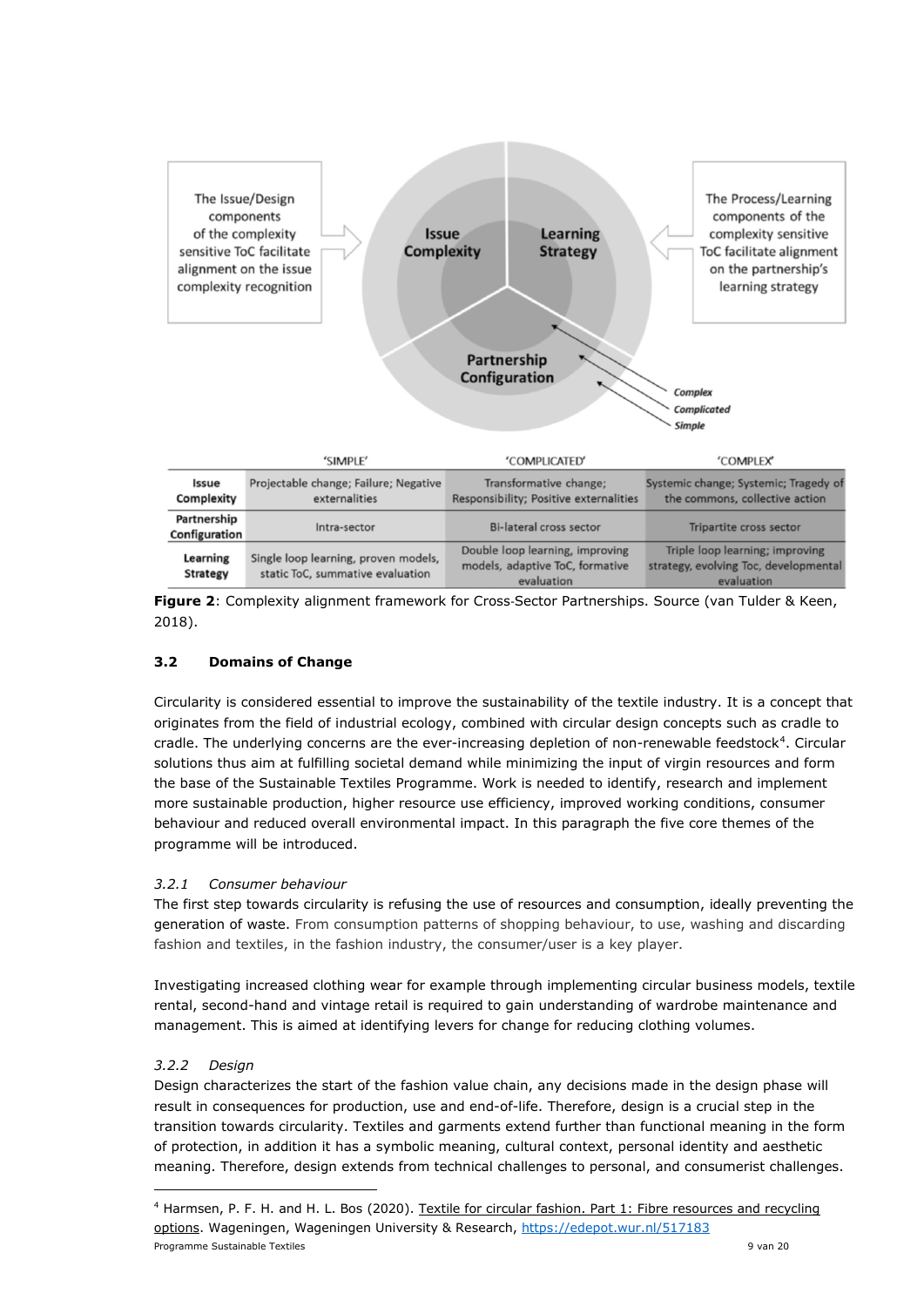Current design practices are focused on the aesthetic experience, rather than sustainable or circular guidelines, such as extended use (longevity) or recycling. The core theme Design is aimed at rethinking current practices and serve more holistic views of textiles in identity, function and consequence.

## *3.2.3 Resources*

In 2018, global fibre production was around 107 million ton. Fibre production has more than doubled in the last 20 years and is expected to reach 145 million ton in 2030 if business as usual continues. Over the last decades, the textile industry has experienced a transition from using biobased feedstocks (wool, cotton, flax) to more fossil-based alternatives (mainly polyester PET). Looking at the current production volumes of textile fibres, fossil-based synthetic fibres are by far the largest (65%), followed by vegetable fibres (30%) and regenerated fibres (5%). In addition, the increasing complexity of the fabric composition (blended fabrics) has had a detrimental impact on the recyclability of textile products.

The core theme Resources focuses on reducing the use of virgin feedstock. This challenge is major, as currently 65% of the fibre mix is from fossil resources (corresponding to 70 Mton) that needs to be replaced). For the transition from fossil to renewable feedstock, production of fibre crops needs to be increased and use of alternative feedstocks from agricultural crops and residues should be encouraged.

Within the class of biobased fibres, we distinguish 3 main classes: **vegetable fibres**, **regenerated cellulose fibres** and **synthetic fibres**, mainly based on cellulose and/or sugar (see figure below). This figure illustrates the complexity of the system, as each fibre type requires different biomass resources and processing. In addition, there is a differentiation between staple fibres and filaments as fibre products, and critical biomass parameters are different for each type of fibre.



**Figure 3**: relation between 3 main fibre classes and the production routes from renewable resources. (PLA= polylactic acid, PEF= polyethylene furanoate, both polyesters)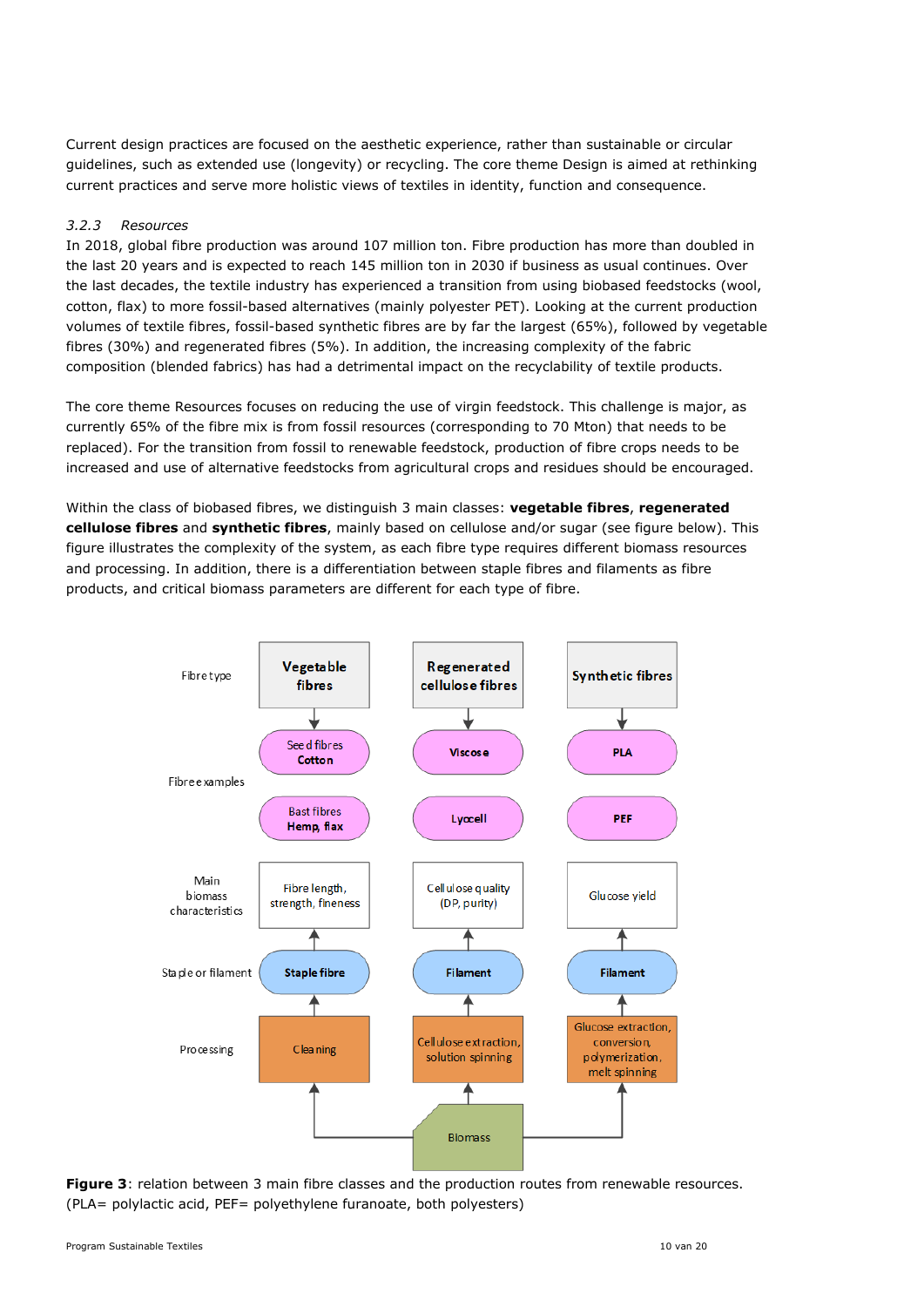What this figure also illustrates are the large differences in maintaining the fibre structure coupled to complexity of processing. Vegetable fibres have the highest degree of maintaining the natural fibre structure and processing is limited. For synthetic fibres, the biomass structure is fully broken down to glucose moieties and new polymers need to be build up again by polymerization of the specific building blocks. As a result, processing consists of many steps. Regenerated fibres are in between, as the structure of the biomass fibres is changed, but the cellulosic polymers that make up the fibre remain intact.

## *3.2.4 End-of-Life*

When a garment is disposed of, ideally it is first reused by another customer through the second-hand or vintage market. When the garment is no longer suitable for reuse, it can be downcycled into a product of lower value such as wiping rags. When the fabric is no longer usable as such, fibre recycling techniques come into play. And when fibre recycling is also no longer possible, energetic recovery (burning with energy recovery), or, worse, landfilling are currently the final options. Recycling technologies that are being developed now are mainly suitable for monomaterials like 100% cotton or 100% PET, while postconsumer textiles are mainly composed of blended materials. In this case, recycling becomes technically complicated, energy consuming and expensive.

Ambitions for the use of recycled content are high, but fact is that textile recycling (and especially postconsumer waste to new textile fibres) is still in its infancy and available volumes of recycled content are low. This will be a major challenge for the coming years for the following reasons:

- Recycling of fabrics is limited to cellulose-based materials to wiping rags
- Recycling of fibres by mechanical means, is only suitable for natural fibres like cotton and wool, and probably also for polyacrylics. In the case of wool, the fibres can be re-spun into yarns for the production of knitwear, whereas for cotton the fibres often end-up in applications other than textiles.
- For the recycling of polymers, the options are as follows:
	- o Cellulose-based polymers (cotton, viscose, linen) can be recycled by the viscose process or lyocell process, where the cellulose is dissolved and re-spun to a new fibre, suitable for textile applications. Input for these processes is a dissolving cellulose pulp, containing >90% cellulose.
	- Synthetic fibres (polyesters, polyamides) can be recycled by melting the material at high temperature and re-spinning to fibres. Input for these processes needs to be highly purified material.
- For the recycling of monomers only polyesters and polyamides are suitable. Input for these processes can be less pure material, although for repolymerisation the monomers need to be 100% pure.

## *3.2.5 Value chain*

The value chain of the textile and fashion industry is large, complex and often challenging. The longstanding history of food value chain research with proven analytical methods at Wageningen University & Research, provides ample opportunity to address issues in the textiles and fashion value chain. The transition from linear textiles to circular textiles, and the complete transition from fossil-based to renewable-based of the textile industry is a complex and long-term transition, akin an industrial revolution.

In order to transition to a more circular industry, several interventions are considered requiring collaboration throughout the entire value chain. These are potential areas of policy analysis and design in which WUR can contribute. For example, new regulations and levies on CO2 emissions, water use, soil contaminants, higher prices and revenues for farmers, changes in product safety rules, incentives in products using textiles, but also rules on recycled content and instruments like extended producer responsibility. The challenge is the implementation of sustainable innovation in a fragmented, complex and international value chain.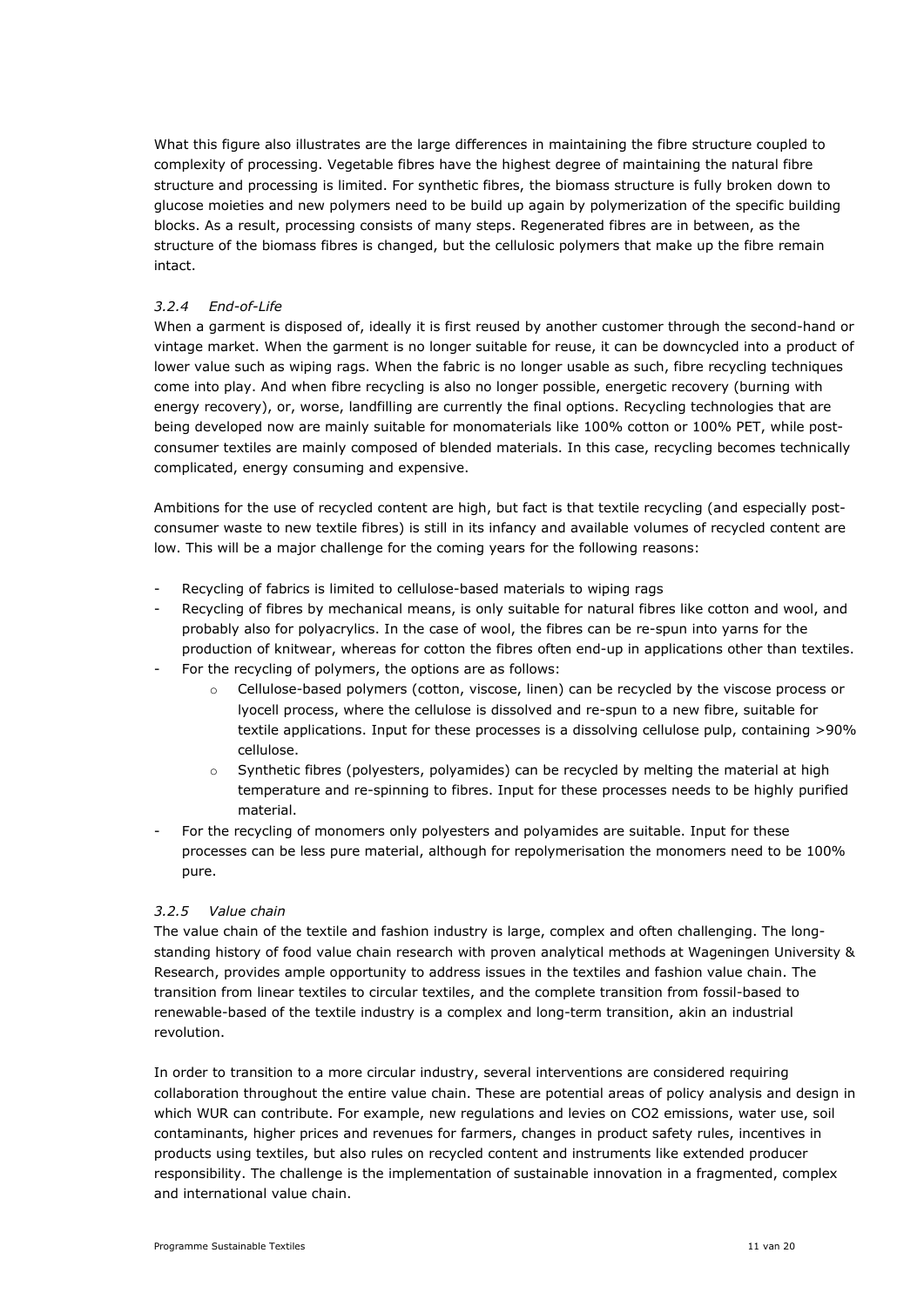That demands for long term research and implementation plans and as the market is fragmented, a long-term programmatic commitment of local, national and international government.

## <span id="page-11-0"></span>**3.3 Challenges**

*3.3.1 Sustainable Development Goals (SDG's) are too generic to be easily applicable*

The SDG's are a basis to develop sustainability action plans, such as done by GFA and GFP. Older generation plans have developed iteratively, but when they moved from social conditions of labour into environmental conditions their base became weaker and implementation more difficult. More practical are national action plans (e.g. in NL, FR) or European directives such as on REACH (Registration, Evaluation, Authorization and restriction of Chemicals) and BAT (Best Available Technologies) , but the latter lack a comprehensive approach, even if integrated as in the Netherlands in MJA's (Meerjarenafspraken Energie). A challenge is thus to help the different stages of the industry to have their action plans that are aligned to each other.

## *3.3.2 Knowledge basis is not standardised*

The basis to work with is not standardised. The International Labour Organisation (ILO) conventions have become the accepted base for labour standards, but for environmental standards there is no common knowledge basis, no common standards, no milestones for improvement. Moreover, for lack of public (democratically acknowledged) standards, a multiplication of private standards has developed, much to the confusion of SMEs and consumers. The lack of involvement of stakeholders leads to a constant debate on norms. For example, LCA's are often based on historical data, while water, fertilizers and pesticides used in cotton cultivation changes every year. Moreover, LCA do not integrate durability of products or their recyclability. This leads to demands of evaluating all dimensions of standards: from their design, their auditing, and their impact on choices of farmers, manufacturers, designers and consumers.

## *3.3.3 Fragmented industry with weak and fragmented governance*

The textile industry is a very fragmented industry. In the EU alone, there are more than 200.000 companies involved in designing, manufacturing and retailing fashion. The world has more than 7 million farmers engaged in cotton cultivation. The largest retailer only buys 1% of world's cotton production. The industry has numerous associations, with some global umbrella organisations but with limited manpower and almost no legal competences. The industry, from cultivation till designing is spread over 50 countries, and multilateral organisations are weak, and textiles is spread over at least 5 UN Agencies. The strongest power is the EU, as the largest single market for textiles and the second largest industry in the world.

Also, education and research are scattered over more than 200 with only a handful with sizeable size and capacities. No single one can be leading, hence strategic alliances are needed amongst universities, but also aligned to governments and industry. The Netherlands has reasonably good conditions as a hub of a triple helix.

## *3.3.4 Sustainability and business drivers are not fully aligned*

Sustainability has been a topic in textile industry since the 1970s but with a strong focus on water and air pollution. Gone are the days, in Europe, that rivers disclosed next season fashion colours. The textile industry has already experience with energy reduction, water recovery and the search for alternative production methods (CO<sub>2</sub> dyeing, digital printing). Awareness of more fundamental problems only arose in the 1990s, but action started only this century. Biopolymers have, albeit hesitantly, come to the market, certificates have been developed, global platforms have formed. But the massive outsourcing of production and the emergence of fast fashion is also a feature of this century, boosted by liberalisation of trade. The pattern of process is imbalanced, especially as long as sustainability is not fully integrated in industry practices still dominated by fashion imperatives, pressure on prices and delivery times.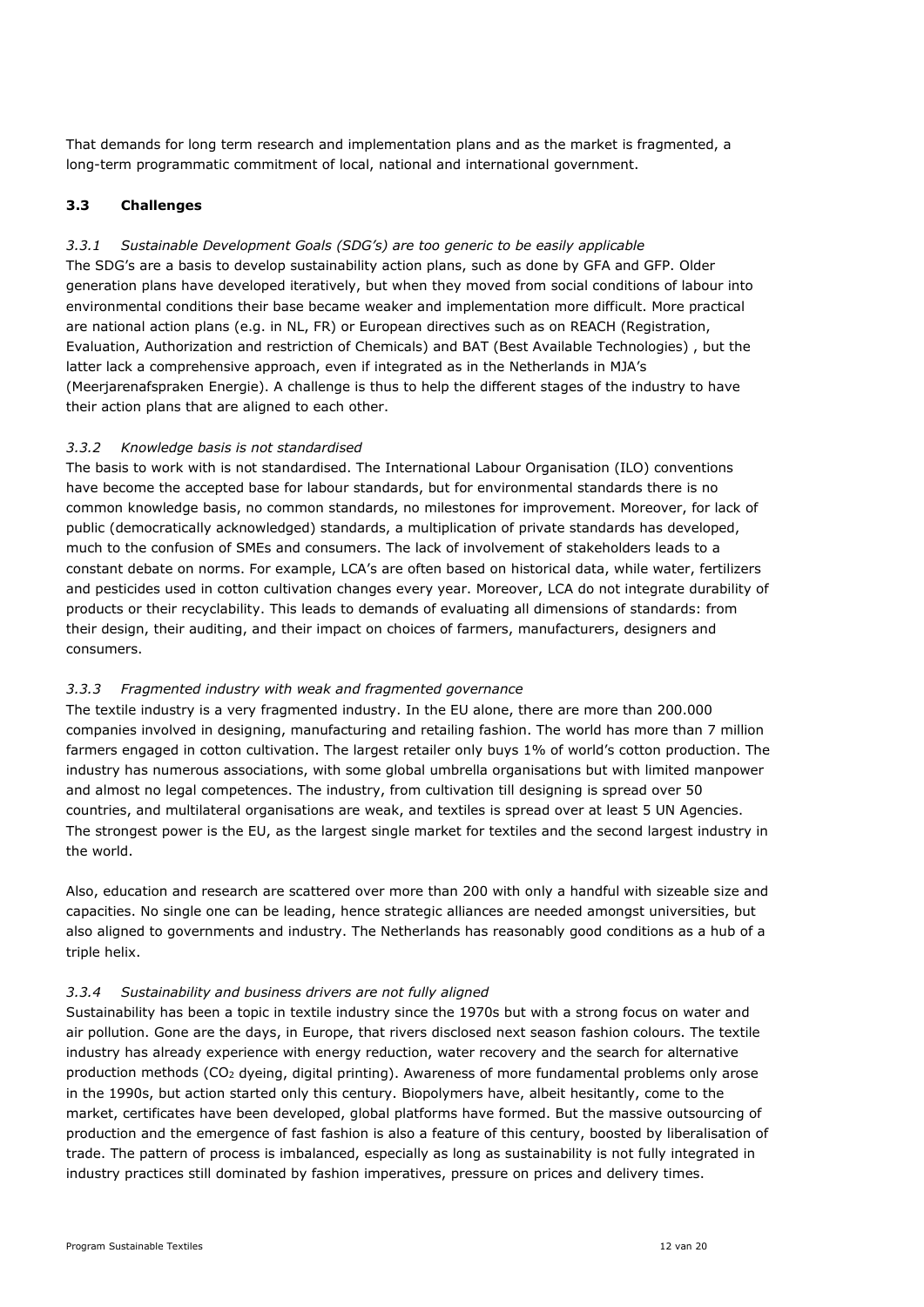## *3.3.5 Framework conditions are not optimal, and governance philosophies are naïve*

The textile industry is a highly fragmented industry, and a global one with a complex value chain. It is an industry with an almost pure free market with a dominant price logic. Cotton has now the same price as in 1970, the price of polyester is now less than 50% of the 1970 price. The low prices of virgin materials hardly remunerate farmers in a decent way, do not discount for the environmental impact of fibre production and hamper a level playing field for novel biobased fibres or for regenerated fibres. Policy initiatives have been between experimental and hesitant, as yet refraining from measures and regulations that fundamentally would create a level playing field for recycling or fibres with a lower footprint. Much room has been given to private initiatives that lack massive adhesion, a strong governance or substantial means. However, there is no alternative than to move on, and while more fundamental tools are being discussed and considered, there is certainly demand for a strong knowledge basis. However, the COVID-19 crisis may lead to speeding up and scaling up of policies.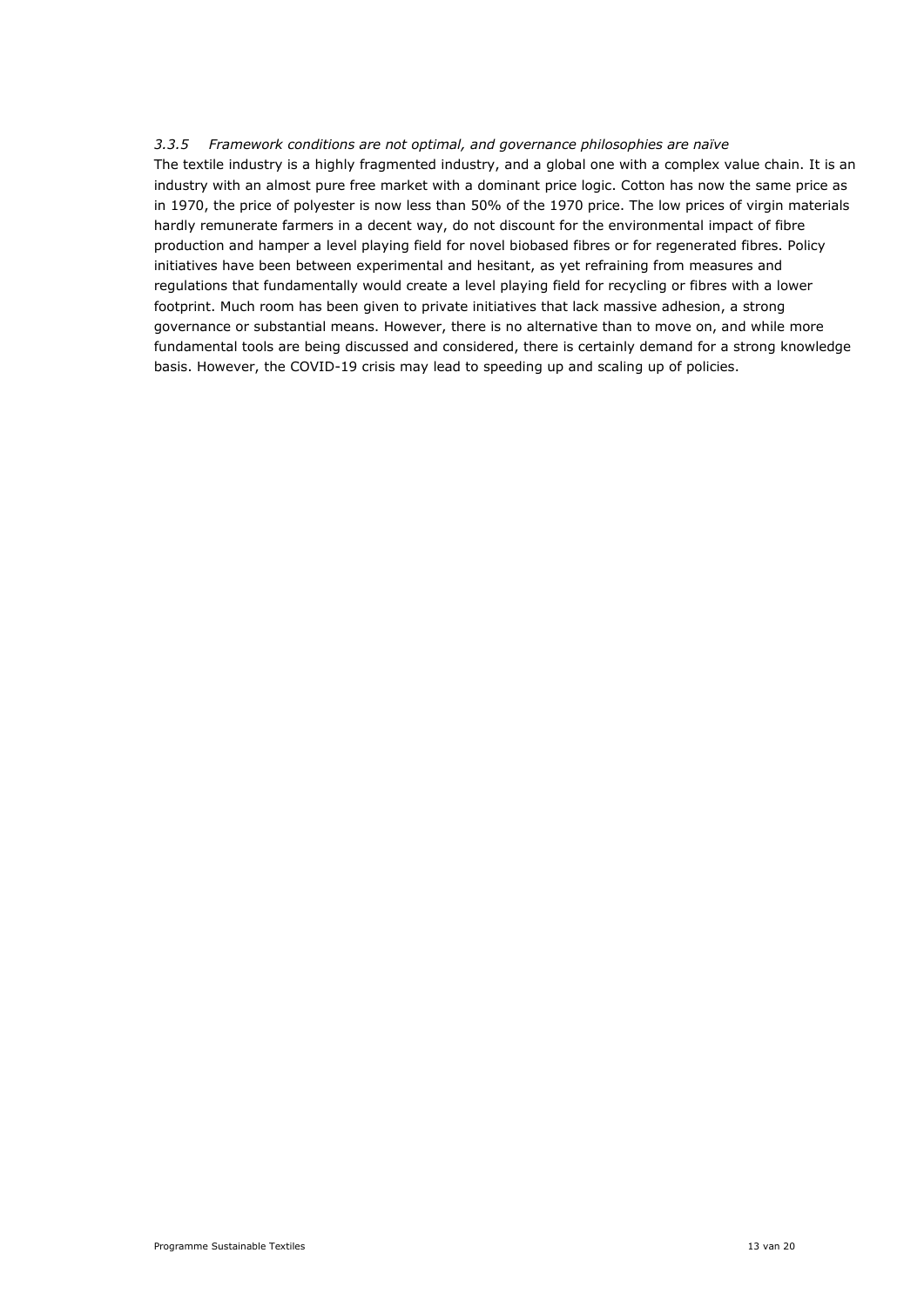# <span id="page-13-0"></span>**4 The WUR proposition**

## <span id="page-13-1"></span>**4.1 WUR philosophy**

#### *Be a thought leader*

Wageningen University and Research has been for a century a thought leader and motor for a strong agriculture and food security. For textiles and sustainability WUR should play a similar role. Textiles is a major industry and sustainable challenges should be seen in an overall context, since land and water use are a major issue. The value chain is complex and requires a moderator to bring parties together. It is a major transition challenging dominant concepts and practices.

#### *Be critical, but beyond judging: assist*

Sustainability is an endeavour and often an iterative process. It impacts governance of organisations, it implies writing of off assets, changes properties of materials, behaviour buyers, procedures in manufacturing. WUR is on the side of those who recognize the dilemmas, develop strategies, acknowledge barriers and try to overcome it. We are aware of a phenomenon called greenwashing; we are rather aware of the shortcomings of human nature. Hence our approach is to analyse sharply, recognize the barriers and help those with a genuine will to overcome them. We bring together and assist players with genuine intentions.

#### *Make big challenges feasible*

Change is feasible by segmenting the road ahead in feasible steps and visible milestones. Sometimes a careful exploration of alternatives is required before moving forwards. As a University we are partners in that exploration. The objective is to improve but also evaluate the pitfalls and the downsides. Challenges become feasible by recognizing them, sometimes by harvesting low hanging fruit, but also by investing in time in addressing them fully. However, analysis should never be an excuse for paralysis, we are also a laboratory to test and try to the circular fashion community.

#### *Create a common language and shared understanding*

From field to fashion or from polymer to piping the textile chain speaks a different language. For a linen farmer, a weave designer or a pattern maker the term "grading" has a different meaning. Even a fibre has a different magnitude for a chemist, a textile engineer or a retail buyer. The world of textile speaks more than 100 languages, with bad English as the most commonly spoken. The textile world has a few PhD's and still many illiterates. Hence there is a need to create a common language, or at least a shared understanding of each other's language. This language is not only written but look-and-feel is essential for inspiration and validation of materials. The wide field of expertise of WUR enables us to speak the language of many, but we also have first a challenge to understand each other, before being able to a place of meeting for others.

#### *Support platforms with shared objectives*

WUR has a track record of promoting collective concertation and action. We do that with innovators in protein transition and in training of subsistence farmers in India. This approach of organising articulation of questions and creating critical mass by creating and supporting platforms of operators with similar interests or values, shall be applied to textiles, but adjusted to the specific questions at stake. The idea is always to bring first movers together that want change things, but always understanding the field of stakeholders and always with open access, and with consideration for players with a weaker voice.

#### *Help first movers to go ahead, and second movers to make feasible steps*

WUR is available in contract research for the pioneers and the followers. First movers and second movers both have their challenges, merits and demands. WUR adheres to high principles of authority, integrity and confidentiality. We clearly distinguish access rights to collective research and protection of rights gained in one-to-one contract research. We strive at optimal protection of confidentiality. However, we do strive at giving an honest price and value proposition to each account. We are a public funded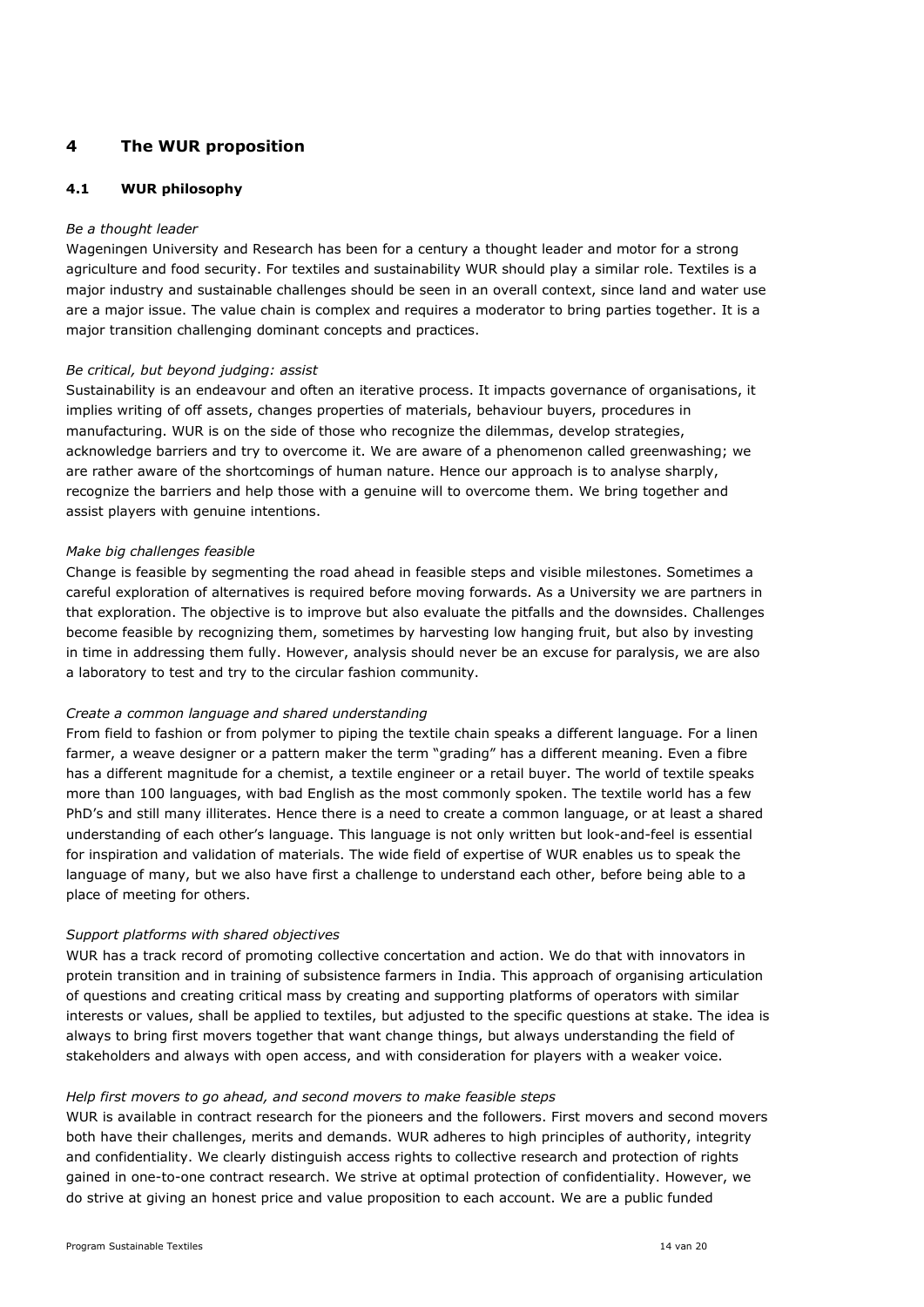organisation, with substantial industrial activities. We are not for profit, but our commercial margins on contract research enables us to invest in people, facilities and knowledge.

#### *Train a new generation of talents, trainers and lifelong learning towards sustainability*

WUR is a unique education facility, over the last decade the best in the Netherlands, and worldwide the top in life-sciences. Our 12000 students come from more than 100 countries, making the Campus a global meeting place, with life-long lasting connections. Our commitment is to engage new talents into the challenge of sustainability but also to translate our knowledge and experience to lifelong learning and across vocational and professional training. Research should also enrich education, and education enables talent to get acquainted to research. Besides doing that on the Campus we want it to be online and offline a laboratory of lifelong learning.

#### *Work across the Technology Readiness Levels*

WUR is a unique institution as its "R" component is an applied research centre with 2400 researchers and an international outlook. As a research centre it is also the formal TO2 Institute for the Ministry of Agriculture in the Netherlands and a key partner for other ministries and for international organisations. The Campus is more than a University site but also the location of R&D centres like Unilever. Hence, we are also an institution that works from fundamental knowledge (TRL1) till practical applications in the field (TRL9). The sustainable textile programme shall structure that funnel internally and be accessible to a broad range of questions at each TRL stage.

#### *Cooperate in circles*

The WUR programme is to develop with partners, and in co-creation with them, but not in exclusivity and only when both sides contribute. The width of the programme logically means that for each theme strategic partners are likely. The first ring of partners in in Eastern Netherlands (ThinkEast), most notably in GIST (Gelderland Innovators in Sustainable Textiles) with ArtEZ, but also with Saxion. The second ring is in the NW Europe region, possibly with RWTH Aachen, Institut Francais de la Mode, but also knowledge centres and industry in Flanders and Northern France. The third ring is to create a global alliance for research and innovation in sustainable textiles. These partnerships have all first to gain content and affinity, and then possibly a formalization.

#### *Interact across triple helix*

WUR is used to work across the triple helix: with other research and education institutes, with farmers and industry and with public authorities. We work from local, e.g. in our Food Valley Region to global in alliances to global with a presence in countries like India and China. Of course, Europe is our home and we are committed to the assist achieving the policy objectives of European Union. Wageningen is sometimes called "the Silicon Valley for Food", but our strength is more than attracting talent to this small Dutch city, but by connecting to complementary skills and insights.

## <span id="page-14-0"></span>**4.2 WUR proposition**

The concrete proposition of WUR is starting from the core missions of WUR as defined and confirmed in its strategic plan. Thematically it is aligned to the circular programme and will optimize the interfaces to get off, e.g. in the current KB (Kennis Basis) project and the planned conference end of 2021. The textile programme is therefore a broad programme to be rooted in the University and the Research Centres. The three pillars are built around three missions:

Pillar 1 To be a place of dialogue, debate, dissemination and education

Pillar 2 To provide a knowledge base enabling a long-term transition

Pillar 3 To be a partner in concrete research, innovation and policy

The three pillars also reflect that some players in the industry (described in section 5.1) are ready to engage in concrete and customized research, whereas for others sensibilisation is still needed.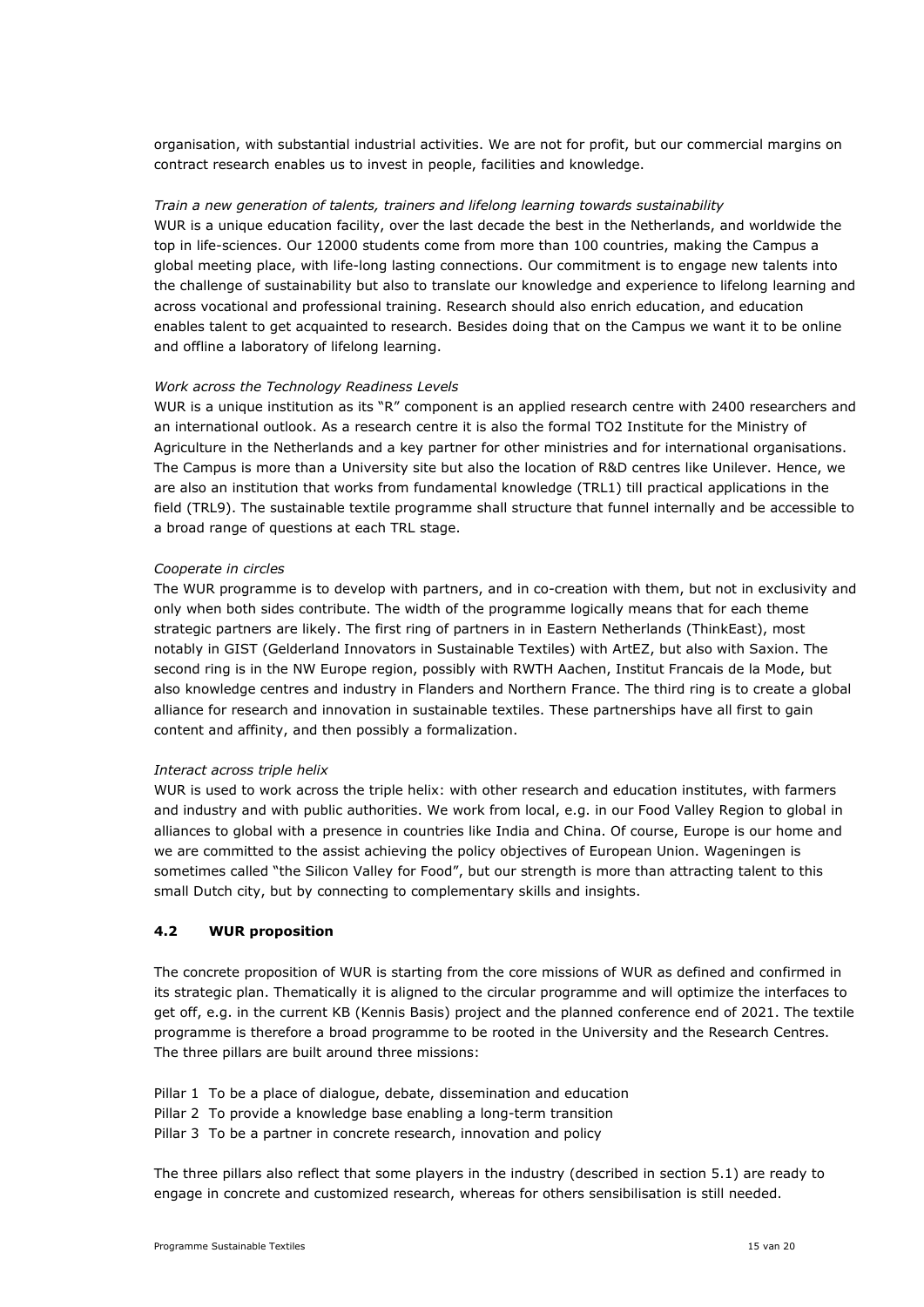## *4.2.1 Pillar 1: Debate, Dialogue, Dissemination and Education*

## 4.2.1.1 Introduction

The first strand is to develop further WUR as a place of debate, interaction and dissemination in relation to sustainable textiles. The ambition is twofold: first to be a place of reference for an academically inspired debate on textile and sustainability. The approach of WUR is to be a critical friend: taking genuine ambitions as a starting point for an inquiry and search. Second, the ambition of WUR is to teach and inspire: to be a place to inspire people on textile and sustainability and to foster a culture of sustained action. By having an interaction and debate function professionals are being trained to be aware of sustainability issues. There is a clear connection with the education side of WUR (1ste geldstroom) and with curiosity driven research (2de geldstroom).

In terms of education, the priority for 2020/22 is to develop existing activities such as the MOOC (Massive Open Online Course), projects of the ACT (Academic Consultancy Training) and Science Shop, and to offer courses in the curriculum. The MOOC's, as well as the first book on textile recycling<sup>4</sup> is a basis to develop and disseminate. The development of more elaborated education programmes should be studied by looking at the offer existing at HBO and WO level with an outreach of 500 km from WUR. Besides this, an offer of contract education will be examined.

In terms of curiosity driven research, the approach is to set up a contact group of the programme with key chairs of the University, and to examine ambitions and opportunities. For the programme itself the approach is threefold: support research proposals (NWA, NWO, Horizon etc…) that enable strengthening of the knowledge basis; projects strengthening relations with key academic and research partners; facilitate relations with industry. The latter implies partner search, assistance in partnership management and support in dissemination activities.

#### 4.2.1.2 Services

This strand is to be developed in four services:

## **Circular Fashion Lab®**

The Circular Fashion Lab is both a broad term covering reaching out activities of WUR, and a narrower term covering demonstration activities of WUR in sustainable textiles as done at Dutch Design Week and at State of Fashion. The lab formula is to invite designers to use circular and sustainable materials, develop products and show them to a wider public. The Lab plays into the need of designers, buyers and consumers that are inspired and challenged by the look-and-feel experience of sustainable materials. The Lab brings together actors but should also be a standard feature involved in dissemination plans of projects. Our Chairman of the CvB is in her personal choices the ambassador of the Lab. Participation in Dutch Design Week 2020 is already on the agenda. Participation in the 2022 State of Fashion is currently explored.

#### **Interaction sessions**

Dialogue sessions last between an evening and a full day and aim at covering a topic with an invited audience with the aim to generate ideas, understanding and possibly an action plan or project. The dialogue sessions are conducted on a "Chatham Rule" basis in order to enable a frank exchange of views. WUR acts as a honest broker, a safe place of exchange and a seed-bed for action. Dialogue sessions are conducted on a cost covering basis.

Possible themes for 2020/21: Cascading waste, Rental models for fashion, Improving the basis for LCA, Implementing Biodiversity.

#### **Wageningen-Action Programme**

The concept is to organize an annual conference on textile sustainability. This can be stand alone or in alliance with other institutes. The conference is to be a cornerstone of a process involving a preparation and an outreach after the event. The event could be like a "big bazaar", with core events, fringe meetings, dissemination sessions of projects and possibly elements of a trade fair and dialogue sessions.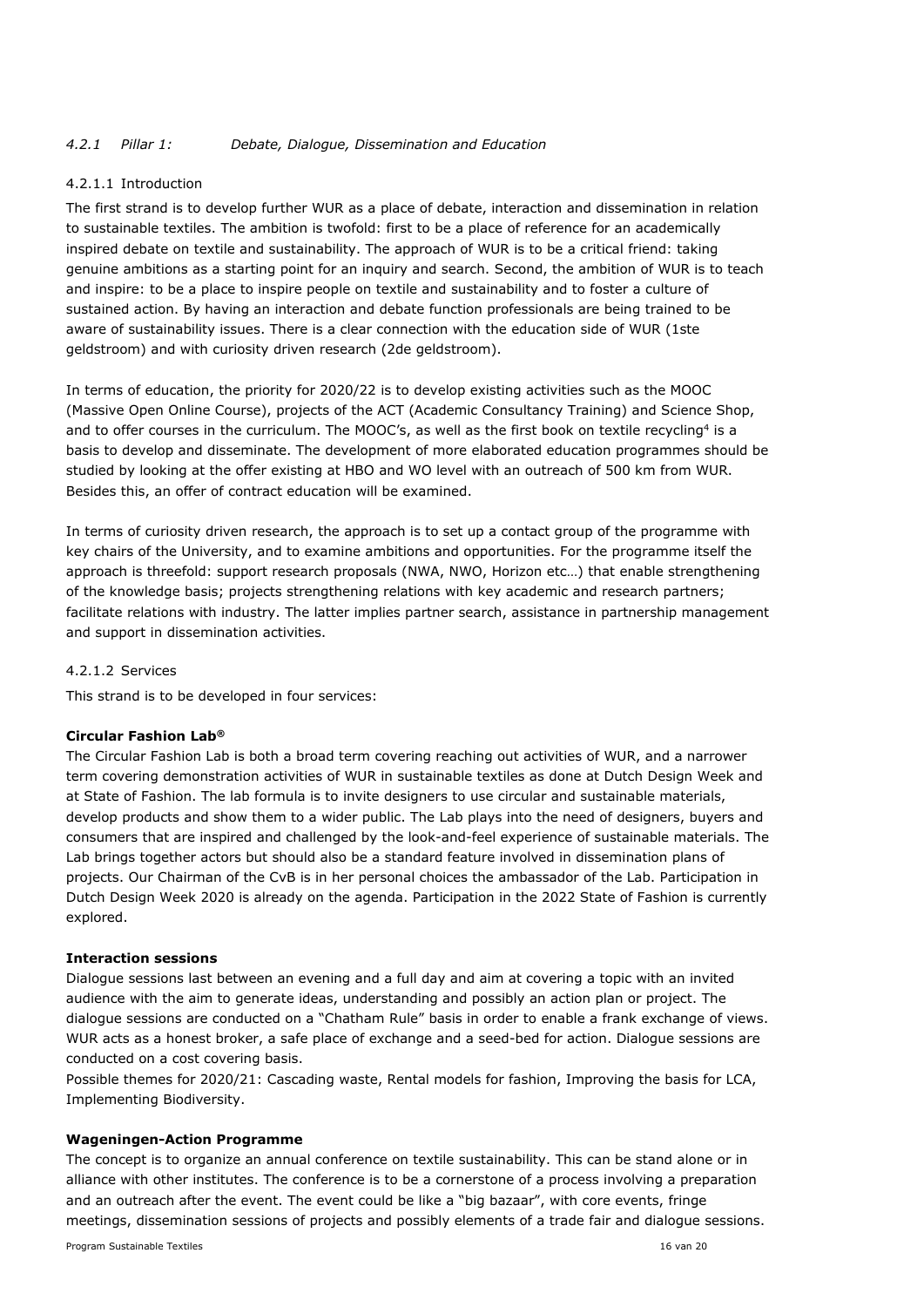To maximize audience and control costs and risks the organization could be in co-production with possible partners.

The concept is to combine the event with an annual progress report on sustainability in textiles. The progress report is a reflection on the work done at WUR, with partners and in key initiatives

#### **Online education**

One of the most tangible results from Circular Fashion Lab® in collaboration with ArtEZ University of the Arts has been the development of the Massive Open Online Course, Circular Fashion: Design, Science and Value in a Sustainable Clothing Industry. Within six months the course has attracted over ten thousand learners worldwide. The purpose of MOOCs is not only to provide education and thought leadership on textiles and fashion, at the same time it gains insight into among others consumer behaviour and therewith provides important data from learners that can be used for research opportunities at WUR.

Aim is to expand the course content in collaboration with ArtEZ, to strengthen WUR as an important institute for education and research on sustainable textile and fashion. Themes that can be further explored are resource and material innovation, circular design, consumer behaviour and more.

#### **Sustainable Textile Technologies-Industrial Group**

WUR has experience in organizing groups of companies around their education and research activities. In Wageningen, the Club van 100 – federating technology suppliers in the horticulture industry is an inspiring experience (understanding that the name Clubvan100 is protected). At the moment WUR, RWTH and IFM each have their core supporters resp. biopolymers, technical textiles and textile technology and luxury groups. Initial research shows mainly an interest to bring together technology suppliers to the textile value chain (enzymatic processes, digital printing, CO<sub>2</sub> dyeing, ICT). Initially the idea is to create an informal group of stakeholders, first to validate this plan, then to develop a more specific approach.

## *4.2.2 Pillar 2: Knowledge basis*

#### 4.2.2.1 Introduction

The second strand is to develop a knowledge basis. The concept of a knowledge basis is longitudinal research and steady knowledge development in core programmes. It is partly rooted in established capabilities, to be enriched by transferable skills (leveraging agro/food research capabilities to fibres/textiles). It shall need to be enriched by road mapping exercises with industrial partners.

There is clear interest in structuring knowledge on natural fibres. The main natural fibres are cotton and the feedstock for viscose and biopolymers. Of smaller interest are wool, linen and hemp. Leather, strictly speaking not a fibre, is an important material in the fashion and furniture industry and is a waste product from agriculture. There is a strong demand for standardized methods of cultivation, harvesting, grading and processing in order to better meet demands in the market on quantity and quality. For biopolymers feedstock analysis and development of cultivation basins is required.

There is also interest in more knowledge on the workings of the value chain regarding the following aspects:

The agriculture of fibre crops in their "natural" context regarding impact on water/soil quality and biodiversity. Related to this, members of platforms such as Global Fashion Agenda (GFA) and Global Fashion Pact (GFP) strive to translate biodiversity in effective action plans. For many fibres, especially cotton LCA's have to be rooted in an actual and specific database by cultivation basin.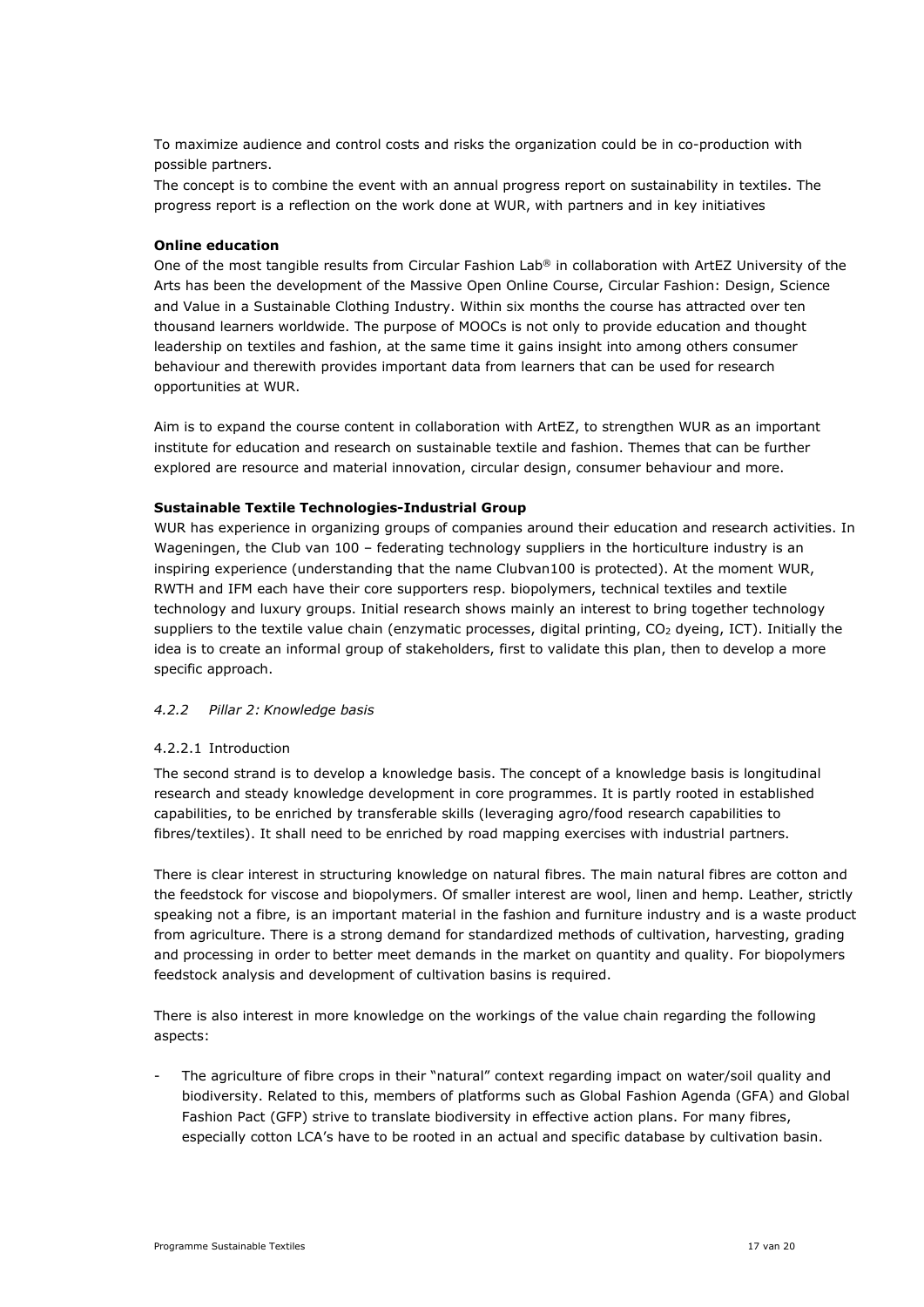- As highlighted by a recent article in Harvard Business Review<sup>[5](#page-17-0)</sup> there is an urgent debate needed on manufacturing strategies in the textile and fashion industry, since attaining sustainability demands better alignment or even integration in the supply chain. The debate develops on the seminal work of Scheffer (1992)<sup>[6](#page-17-1)</sup> on subcontracting in the clothing industry. More operationally: much sustainability results can be obtained by more effective customer response in the entire supply chain.
- Since recycling should fill a growing part of global fibre demand, two questions have been raised: how do regulatory and financial incentives impact on recycling, and; in view of the low cost of virgin fibres there is a need to develop classification of waste streams by composition and possible followup usage enabling low cost separation and reliable further processing.

## 4.2.2.2 Services

These three questions are the most tangible raised in the last months and demand the development of methodologies, but then the annual actualisation and dissemination of data. An action point would be conducting a deeper market study or pilots on the feasibility of the following Wageningen series:

## **Life Cycle Analysis (LCA)**

Increasingly, legislation, voluntary agreement and consumers (to start with institutional customers) demand for information on the footprint of products. This can be regarding GHG emissions, water, land use, labour conditions. In addition, this information is not only a matter of accountability but also a basis for informed choices by manufacturers, designers, buyers, consumers but also the start of evidencebased action plans. WUR plays already a role in supporting standards, e.g. through The Sustainability Coalition (TSC) (at WEcR) It is not for a university and public research institution to be party to a specific label system. It can however provide three things:

(1) a place of debate and dialogue on standards and their significance, in Pillar 1,

(2) to provide data and methods to underpin environmental impact assessment,

(3) to assist in the execution of action plans for single companies, platforms, farmers cooperatives, in pillar 3.

LCA can also be performed under Pillar 3, mainly when part of contract/project research, or when it presents methodological questions. In order to develop the second idea, the setting up of methods and basic data is required. It is likely that such a system should be independent, but also adhere to (quasi)legal systems as e.g. the Convenant Eerlijke Kleding. Inspiration can be gained for land-based resources of the work done at WUR with spinoffs with Eagle Sensing and Satelligence.

## **Cascading model**

Several studies and stakeholders have demanded for a cascading model for textile recycling. Such an endeavour is also on the agenda of the Dutch ministry (a dashboard). A cascading model demanded is to be operational (and far more than a policy-oriented tool as currently done by Rijkswaterstaat, DCTV (Dutch Circular Textile Valley) or Gelderland). An operational cascading model is possibly a taxonomy (by input and output), a method to characterize waste streams with low costs, a feedstock analysis based on real time data, and a dashboard to monitor the transition for the next 30 years. As recycling is a global business the cascading model ideally becomes the global standard, as a further refined Eural system. Since the cascading model is of public interest is should be funded in a partnership project with governments, as a public procurement or with a subsidy. The system will need input and validation by stakeholders, that are in the sphere of influence of WUR. The action point is to advocate for such a system towards I&W and to create a round table of stakeholders.

<span id="page-17-0"></span><sup>5</sup> A More Sustainable Supply Chain, by [Verónica H. Villena](https://hbr.org/search?term=ver%F3nica%20h.%20villena) and [Dennis A. Gioia.](https://hbr.org/search?term=dennis%20a.%20gioia) HBR, Cambridge USA, From the March–April 2020 Issue

<span id="page-17-1"></span>Program Sustainable Textiles 18 van 20 <sup>6</sup> Scheffer, M. (1992) Trading Places: Fashion, Retailers and the Changing Geography of Clothing Production. KNAG, Utrecht (PhD Thesis).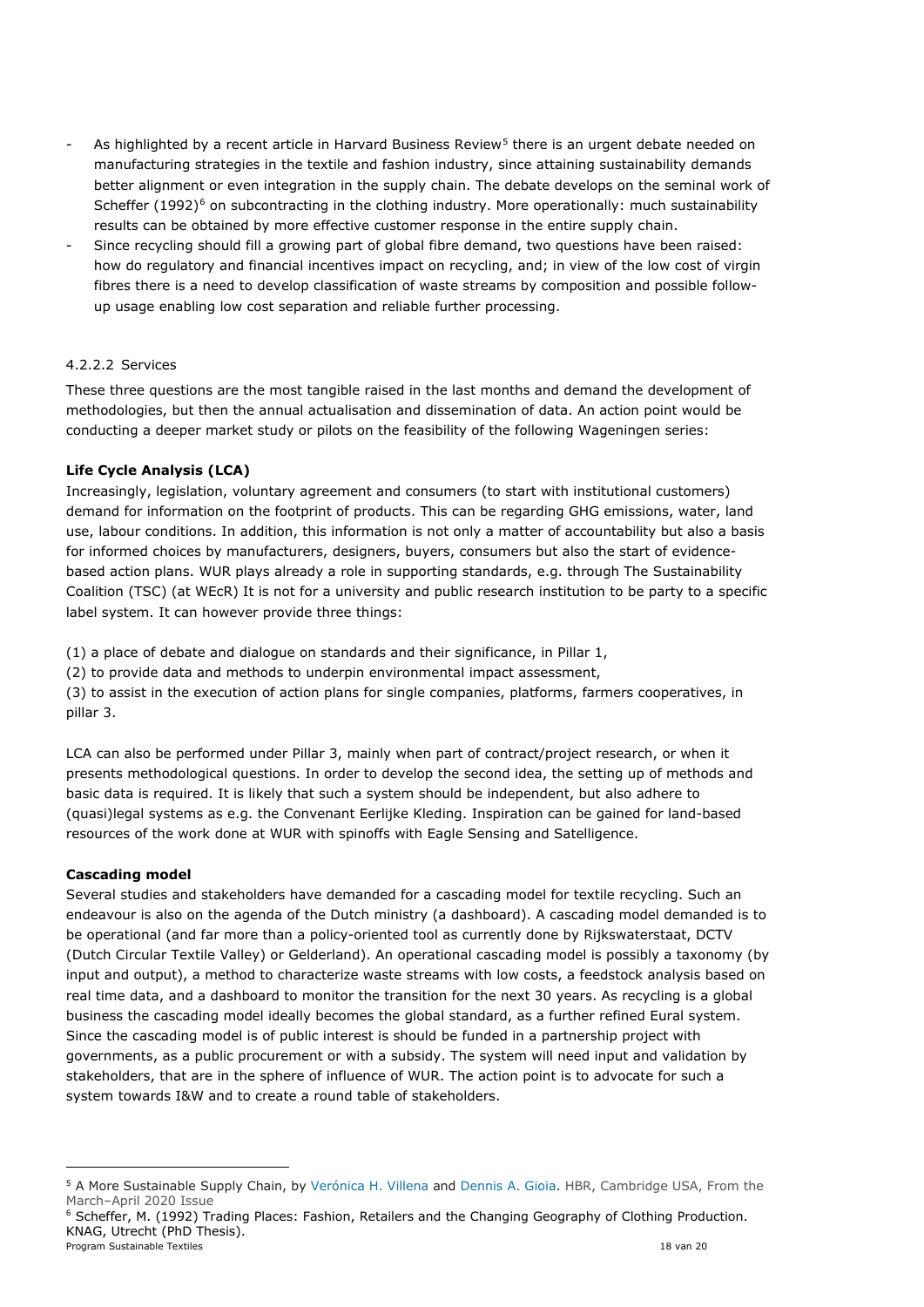#### **Sustainable development goals**

The industry has embraced the SDG as a basis for action plans, but the translation of SDG into practical operational guidelines operating in the dye house, the cutting room, the design lab is a difficulty experienced by stakeholders and companies having signed the GFP and GFA. Topics like implementing biodiversity in a fashion retail group is tough for a solitary executive with a general management degree. Since WUR is in conversation with several prospects on implementation of biodiversity recommendations, the start of a handbook could be on a material guideline for value chain and for landscape-based action plans. WUR has contacts that can be leveraged towards concrete assignments. A more generic material approach could enrich the rather "accounting" approach written by Cambridge University for GFP. A think tank on the material aspects of the SDG could be developed under the umbrella of the SER Covenant.

#### **Hemp grading**

This theme is much smaller in turnover potential than the former one but is currently an empty space. The idea into develop guidelines from site selection, soil preparation, plant selection, field management, fibre extraction and fibre grading for hemp. However, methods could be extended to flax (that are already well developed), cotton (in connection to previous points), but more importantly inputs for biopolymers and non-classic viscose (regenerated cellulose fibres). For hemp EURATEX has challenged WUR to develop an approach that has intrinsic merits and adhesion from major stakeholders (e.g. European Industrial Hemp Association, contacts already made). Public funding could be obtained, at when plants are considered as waste or as enriches as part of a plant rotation system. If extended to leather WLR would be in the lead. The animal welfare and biodiversity can be extended towards other animals used for material purposes (angora, cashmere, mink). This is a subject with high PR value but with limited production volume.

#### *4.2.3 Pillar 3: Project and Contract Research*

## 4.2.3.1 Introduction

The topics of research are themes for which WUR has already a track-record, expertise, transferable skills. The concept is that the program hub is pro-active hence actively looking for activities, clients and project funding and mobilising internal resources, but also assisting thematic program managers to find funding, partners and organising project activities. It is a combination of top-down activities (but with external legitimacy) and bottom-up activities (but validated externally). In both instances an adequate financial rule book is to be defined with clear lead and contracting rules. Essential is a covenant of contribution of project margin to development op pillars 1 and 2.

## 4.2.3.2 Short term priorities

The internal and external survey has led to the identification of a number of themes and prospects that should be materialized into contracts that support the ambitions of WUR and partners.

## **Domain 1 Bio-based fibres from field to fabric, from fabric to fibre**

There is substantial knowledge at WUR on biobased fibres, both in the field of complex relations (plant genomic/breeding, field and primary extraction) as in further processing, either as natural fibre (e.g. hemp, flax) or as basis for viscose (as supplier of cellulose) or of sugars. Plant material can be a residue stream, as a rotational crop or as a full industrial crop. There is also much knowledge, experience and equipment on extraction of materials out of plant mass. In processing there are synergies with plastics and paper. This knowledge is often synergetic with mechanical and chemical recycling of textiles in order to enable processing of textile waste into regenerated fibres. Cascading may also involve converting other waste streams into textiles, or textile waste into other uses.

#### **Domain 2 Water in textile production**

Programme Sustainable Textiles 19 van 20 Textiles are a big user of water, from field to laundry. In the past, WUR was in a seminal study addressing the water use of cotton. However, all fibres require substantial amounts of water in crop production, separation, purification, functionalization, cleaning and even in disposal of fibres and textiles. While energy transition in production processes can be done with technologies that do not affect the